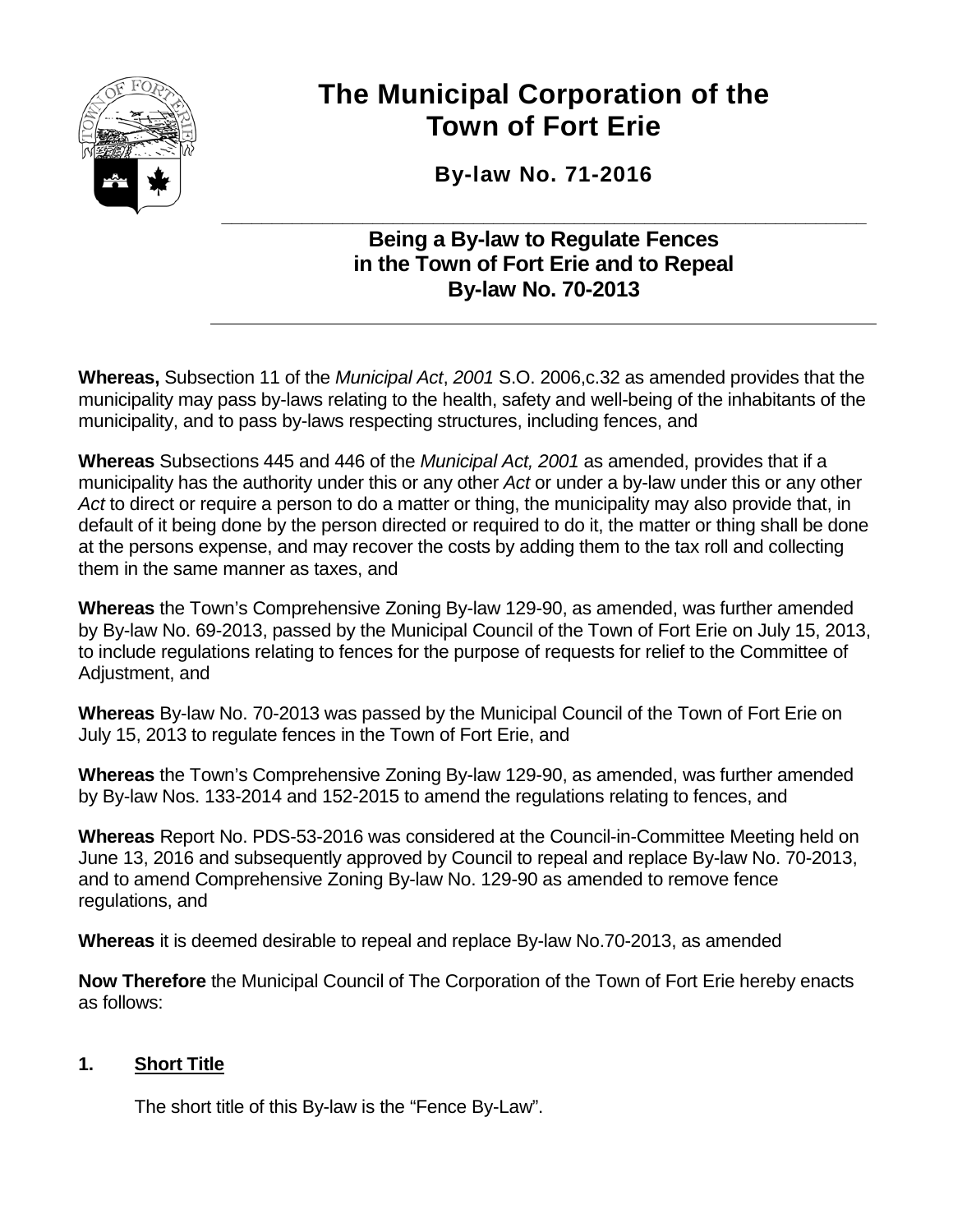#### **2. Definitions**

**2.1** The following terms are defined for the purposes of this by-law:

"**Appropriate Approval Agency**" means the agency that has the authority to determine the location of the 1 to 100 year flood line.

"**Chief Building Official**" means the Chief Building Official appointed by Council and charged with the duty of enforcing the provisions of the *Building Code Act*, *1992*, S.O, 1992, c.23, and the provisions of the Building By-law.

"**construct**" means to erect, install, extend or make material alterations or repairs.

"**corner lot**" means a lot having 2 or more street lines intersecting at an angle of not more than 135 degrees, provided that where the street lines of a lot are curved, the angle of intersection of such street lines shall be deemed to be the angle formed by the intersection of the tangents to the street lines, drawn through the extremities of the interior lot lines, and the corner of the lot shall be deemed to be that point on the street line nearest to the point of intersection of the said tangents.

**"driveway triangle"** means the triangular shape to be formed where a rear yard abuts a front yard of the adjacent lot. The triangular shape shall be measured as a right angled triangle with 4.5 metre sides along the street line and interior side lot line in the rear yard.

**"effective ground level"** means the mean level of the ground within a radius of 1.25 metres of the fence location being considered.

**"electric fence"** means a fence through which electricity passes.

"**fence or fencing**" means any hedge, free standing wall, structure, partition, or barrier grown, consisting of or constructed of any material or combination of materials, enclosing, partly enclosing or dividing land or being used for decorative purposes.

**"fence of open construction"** means a fence constructed so that at least one third of its vertical surface area is of open space, enabling motorists and pedestrians to have an unobstructed view through the fence.

**"fence of closed construction"** means a fence constructed of solid material, without open spaces, such that views through the fence are substantially obstructed.

"**front lot line**" means the lot line that divides the lot from the street, including a private street but;

- i) in the case of a corner lot the shorter street line shall be deemed to be the front lot line and the longer street line shall be deemed to be a side lot line, but;
- ii) in the case of a corner lot with two (2) street lines of equal length, the lot line that abuts the wider street, shall be deemed to be the front lot line, and in the case of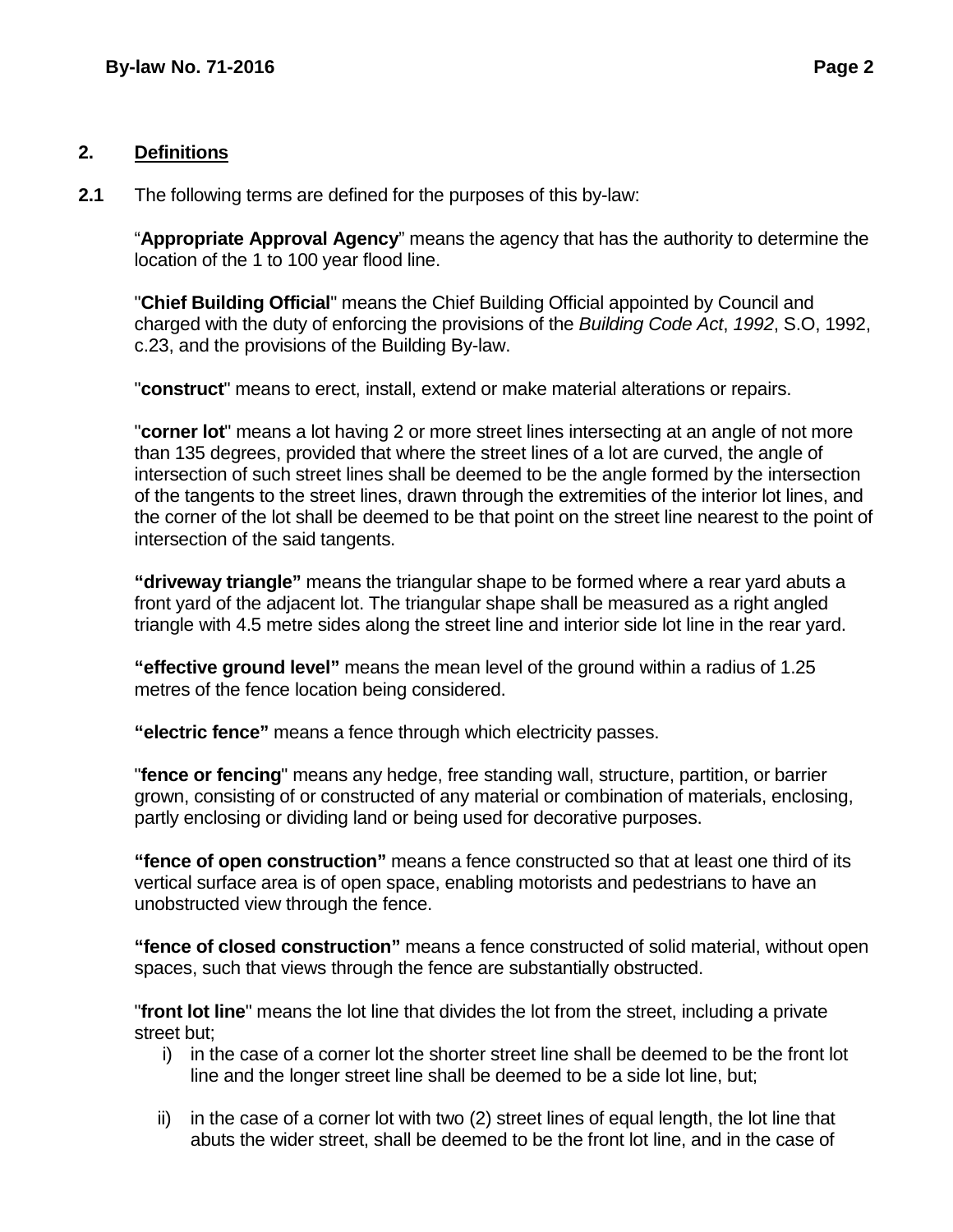both streets being under the same jurisdiction, or of the same width, the lot line where the principal access to the lot is provided shall be deemed to be the front lot line;

iii) in the case of a through lot, the front lot line shall be deemed to be the street line where the principal access to adjoining lots is provided.

"**front yard**" means a yard extending across the full width of a lot between the front lot line of such lot and the nearest part of any building or structure on such a lot.

"**front setback line**" means the distance required to be maintained from the street line to the nearest part of any existing building or structure on a lot or in the case where there is no building or structure on the lot, the distance required by the Zoning By-law for any building to be constructed.

"**grade level of the street**" shall mean the grade level of the centre of the travelled portion of any street.

"**hedge**" means closely planted row of shrubs, bushes, vegetation, grasses or low trees enclosing, partly enclosing or dividing land or being used for a decorative purpose.

**"lot line"** means any boundary line of a lot.

**"officer"** means a municipal by-law enforcement officer, building inspector, chief building official or any other person appointed or employed by the Town for the enforcement of the by-laws and includes a peace officer.

"**owner**" means a registered owner, but also includes an occupant, lessee, tenant or any other person in charge of or in control of the premises.

**"person"** includes an owner and may be a natural person, firm, corporation, partnership or association.

**"privacy screen"** means a visual barrier used to shield any part of a yard from view from any adjacent property or street.

**"side yard**" means a yard extending from the front yard to the rear yard of a lot and from the side lot line of such lot to the nearest part of any building or structure on such lot.

"**sight triangle**" means the triangular shape formed by street lines of a corner lot where such lot is located at the intersection of two or more streets and the line drawn from a point in one street to a point in the other street, each such point being 4.5 metres from the point of intersection of the streets measured along the said street lines provided that where the two streets do not intersect at a point, the point of the intersection of the street lines shall be deemed to be the intersection of the projected tangents to the street lines drawn through the extremities of the interior lot lines. Such triangular shape may also be called a daylighting triangle.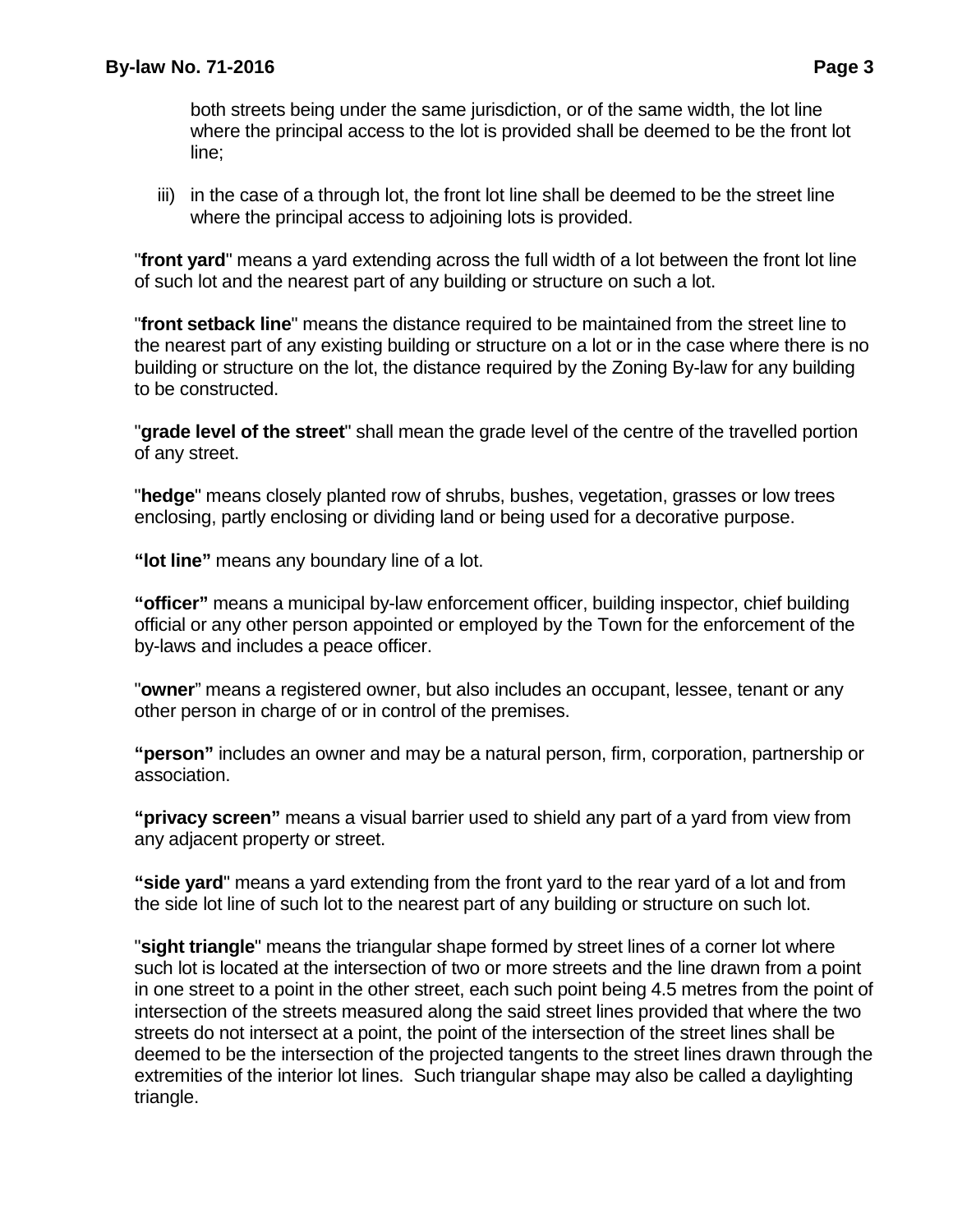"**street**" means a public highway or public road under the jurisdiction of the Town, the Regional Municipality, the Niagara Parks Commission or the Province of Ontario, and includes any highway as defined by the *Municipal Act*, 2001 as amended from time to time

"**street line**" means a lot line dividing a lot line from a street and is the limit of the street allowance.

"**Town**" means The Corporation of the Town of Fort Erie.

"**vehicle**" means a motor vehicle, an automobile, a tractor, a truck, a motorcycle or motor assisted bicycle and any other vehicle propelled or driven otherwise than by muscular power.

"**zone or zoned**" means the Zone specified in the Town of Fort Erie Comprehensive Zoning By-law No. 129-90 and amendments thereto or any successors thereto.

## **3.0 Fences**

#### **3.1 Fence Heights in Residential, Commercial, Urban Entertainment Centre and Core Mixed Use Zones**

- **3.1.1** Except as otherwise provided in this By-law, no person shall construct or permit to be constructed or maintained any fence of a height greater than 2.3 metres above the effective ground level in any rear and/or side yards from the rear lot line to the front setback line.
- **3.1.2** When the rear yard of one property abuts the front yard of an adjoining property, no person shall construct or permit to be constructed or maintained within the driveway triangle:
	- (i) a fence of closed construction that exceeds 1 metre in height above effective ground level, or
	- (ii) a fence of open construction that exceeds 1.25 metres in height above effective ground level.
- **3.1.3** No person shall construct or permit to be constructed or maintained within 4.5 metres of the street line in a front yard:
	- (i) a fence of closed construction of a height greater than 1.0 metre above effective ground level; or
	- (ii) a fence of open construction of a height greater than 1.25 metres above effective ground level.
- **3.1.4** Where a building or a part of a building in a residential zone is closer to the front lot line than 4.5 metres, this distance shall be known as the front yard setback line and Subsections 3.1.3 (i) and (ii) are applicable from this front yard setback line, as illustrated in the following figure: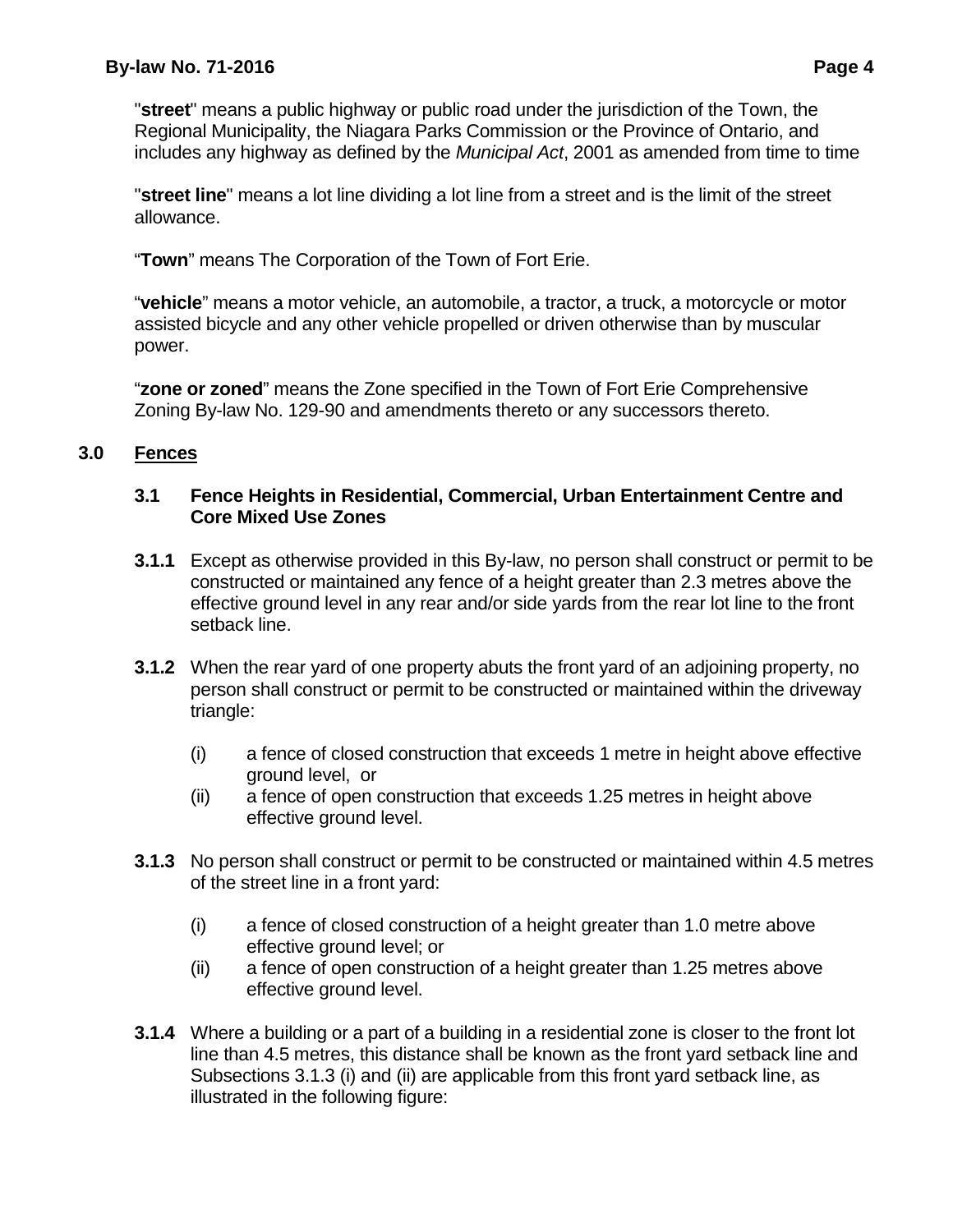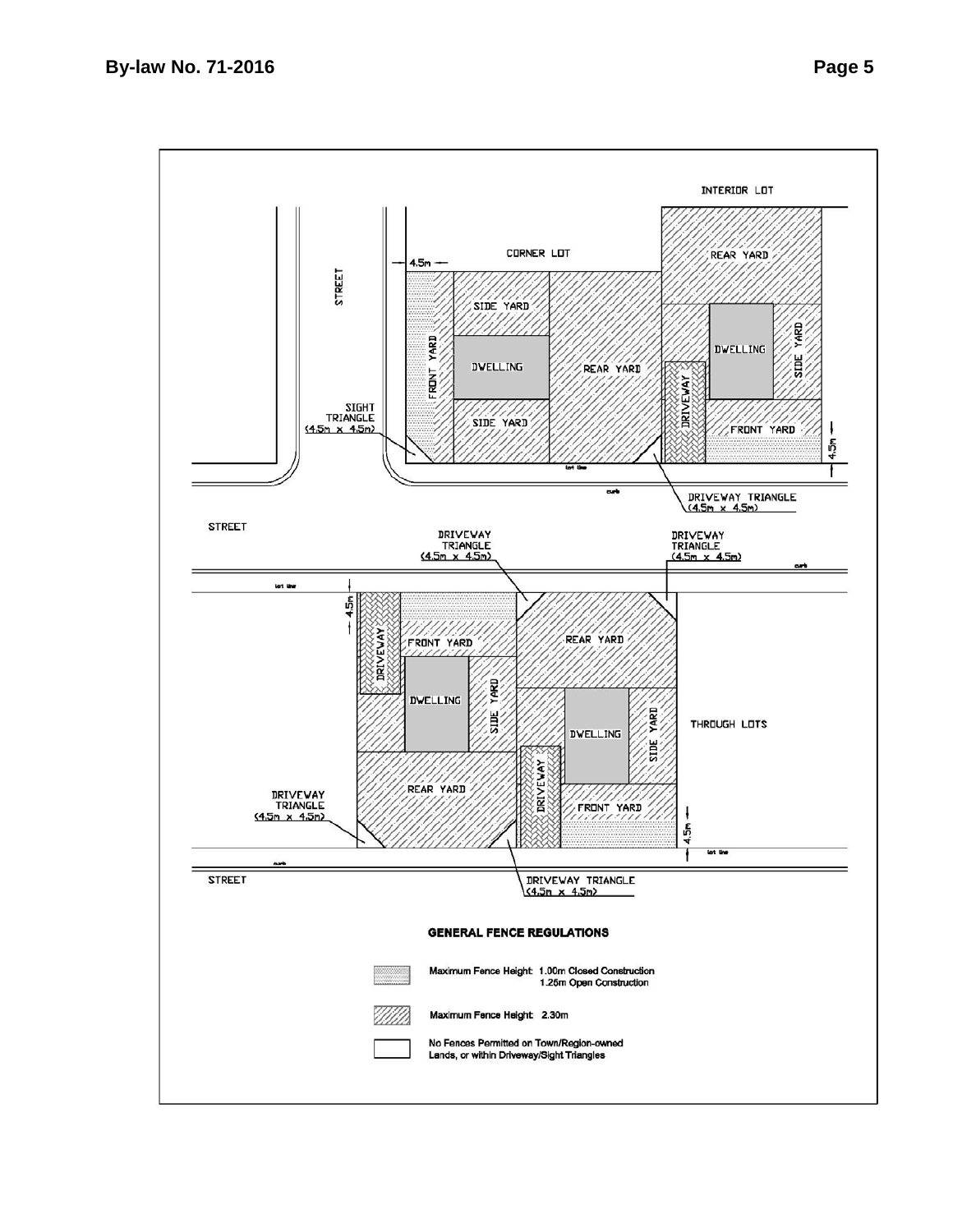- **3.1.5** No person shall construct or permit to be constructed or maintained a fence within a sight triangle.
- **3.1.6** No person shall construct or permit to be constructed or maintained a fence within the driveway triangle.
- **3.1.7** Notwithstanding the requirements of this by-law, the sight/ daylighting triangle provisions of any legislation or regulation of the Region of Niagara, the Niagara Parks Commission and the Province of Ontario shall apply along all Regional Roads, Parks Commission Roads and Provincial Roads.

## **3.2 Fence Heights in Other Zones**

- **3.2.1** No person shall construct or permit to be constructed, any fence exceeding 2.6 metres in height above the effective ground level, around the perimeter of any parcel of land in in any, Industrial, Institutional, Rural, Agricultural or Public Zone.
- **3.2.2** Where an Industrial, Institutional, Rural, Agricultural, or Public or Zone abuts any other zone, the provisions of Section 3.2.1 of this By-law shall prevail.

## **3.3 Fence Heights in Dune Protection, Environmental Protection and Hazard Zones**

**3.3.1** The regulations for fences applicable to the adjacent zone shall apply to fences in the Dune Protection, Environmental Protection and Hazard Zones. Where two zones are adjacent to the Dune Protection, Environmental Protection or Hazard Zone, the more restrictive regulations shall apply.

#### **3.4 Fence Heights along Lake Erie**

- **3.4.1** No person shall construct or permit to be constructed or maintained between the rear of a dwelling and the 1 in 100 year flood elevation of Lake Erie or shore protection works, as approved by the appropriate approval agency unless it is:
	- (i) a fence of closed construction of a height not greater than 1.0 metre above effective ground level; or
	- (ii) a fence of open construction of a height not greater than 1.25 metres above effective ground level.

Notwithstanding the foregoing, privacy screens are permitted in accordance with Section 4.0 of this By-law, between the rear of dwellings and the 1 in 100 year flood elevation as determined by the Appropriate Approval Agency.

**3.4.2** No person shall construct or permit to be constructed or maintained below the 1 in 100 year flood elevation of Lake Erie or between shore protection works as approved by the Appropriate Approval Agency, any fence, except a temporary fence of open construction with a height less than 1.25 metres above effective ground level, as illustrated in the following figure. For the purposes of this section," temporary" shall mean not to remain between October 1<sup>st</sup> and April 30<sup>th</sup>.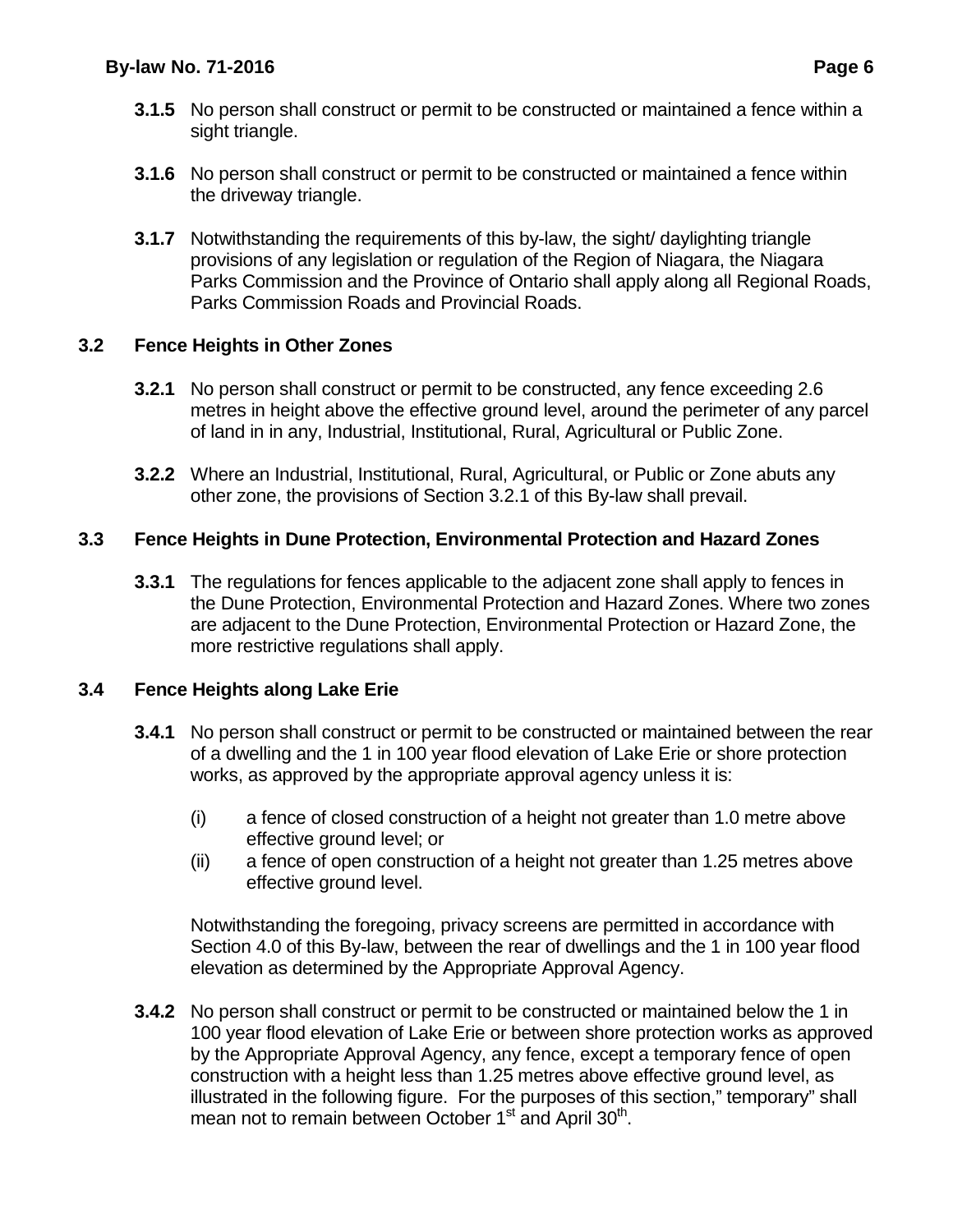#### **3.5 Barbed Wire Fences**

**3.5.1** Except as otherwise provided in this By-law, no person shall construct or permit to be constructed or maintained any fence composed wholly or partly of barbed wire, along any street, or on lands located in any zone except any rural or agricultural zone; or in an industrial zone if the fence encloses the property and is a minimum of 2.0 metres in height above effective ground level and does not exceed 2.6 metres above effective ground level.

## **3.6 Restrictions on Fence Materials and Construction**

- **3.6.1** No person shall construct or permit to be constructed or maintained any fence composed wholly or partially used vehicle tires or sheet metal in any zone.
- **3.6.2** No person shall construct or permit to be constructed or maintained an electric fence, except in an agricultural or rural zone.
- **3.6.3** No person shall construct or permit to be constructed or maintained a fence containing any sharp material or objects that may be dangerous.
- **3.6.4** No person shall erect a fence or privacy screen on property owned by the Town or Regional Municipality of Niagara, including any public street, Regional or Town daylighting triangles or on an easement in favour of the Town or Region of Niagara without the express prior written consent of the Town and/or Region of Niagara.

#### **3.7 Fence and Privacy Screen Condition**

**3.7.1** All fences and privacy screens including posts shall be maintained to a structurally sound condition.

## **4.0 Heights for Privacy Screens**

- **4.1** No person shall construct or permit the construction of a privacy screen in a residential zone unless complying with the following conditions:
	- (i) maximum height: 2.5 metres above effective ground level
	- (ii) maximum length in any yard: 6 metres
	- (iii) maximum combined length: 12 metres
	- (iv) minimum setback from a street line: 9 metres
	- (v) minimum setback from a side lot line: 1 metre
	- (vi) minimum setback from a rear lot line: 1.5 metres.

## **5.0 Fence Height Exemptions**

**5.1** The provisions of this By-law relating to the height of fences, except the provisions of Section 3.1.4 of this By-law, do not apply to land owned or leased and used by: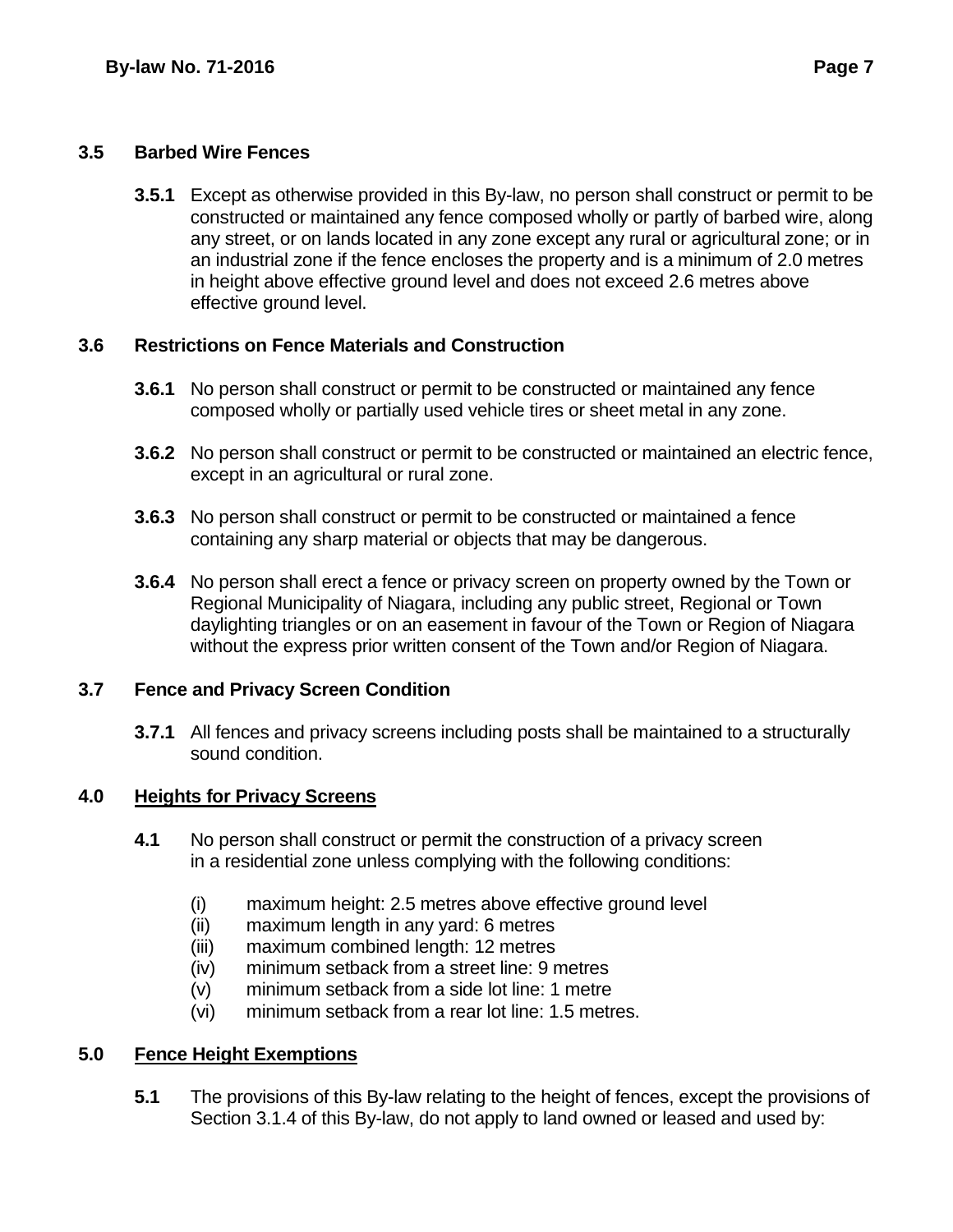- (i) The Corporation of the Town of Fort Erie.
- (ii) Regional Municipality of Niagara.
- (iii) Ontario Hydro and Canadian Niagara Power.
- (iv) Any department or agency of the Federal, or Provincial Government, including the Niagara Parks Commission and the Peace Bridge Authority.
- (v) The District School Board of Niagara.
- (vi) The Niagara Catholic District School Board.
- (vii) Any person for the purpose of temporarily protecting any excavation or construction site.
- **5.2** The erection of an acoustical barrier shall be exempt from the provisions of this bylaw provided it is erected under approval or requirement of an agreement with the Town or as a local improvement.

## **6.0 Enforcement**

- **6.1** The Chief Building Official, Municipal Law Enforcement Officer or their designate shall enforce the provisions of this By-law and are authorized to enter on land at any reasonable time for the purpose of carrying out an inspection to determine whether or not this By-law is being complied with.
- **6.2** Where an owner fails to comply with any provision of this By-law, an Order may be issued to the owner requiring compliance. Every owner shall comply with such an Order. The Order will give particulars of the reasons that the fence does not comply and indicate the time for complying with the Order and giving notice that, if the Order is not complied with within that time, the owner is guilty of an offence and the Town may carry out the Order at the owners expense.
- **6.3** An order may be personally delivered or served by Registered Mail. Where an Order is mailed, the Order shall be deemed delivered on the earlier of receipt of the order by the addressee or the fifth day following the date of mailing, whether actually received or not.
- **6.4** Where an Order has been issued and compliance has not been achieved within the required time period as set out in the Order the Town may, through its employees or agents or persons acting on its behalf, enter upon the land to remove the fence or to take the steps required to effect compliance, and all expenses incurred may be added to the tax roll and collected from the Owner of the property in the same manner as municipal taxes.
- **6.5** No person shall hinder or obstruct an Officer, appointed under this By-law or employed to enforce this By-law, from carrying out an inspection of lands, nor shall any person obstruct any employee or agent authorized to carry out work for the Town specified in an Order issued hereunder.
- **6.6** Every person who contravenes any of the provisions of this By-law is guilty of an offence and, upon conviction is liable to the set fines established under Schedule "A" attached hereto and the penalties as prescribed by the *Provincial Offences Act*, R.S.O. 1990 c. P.33.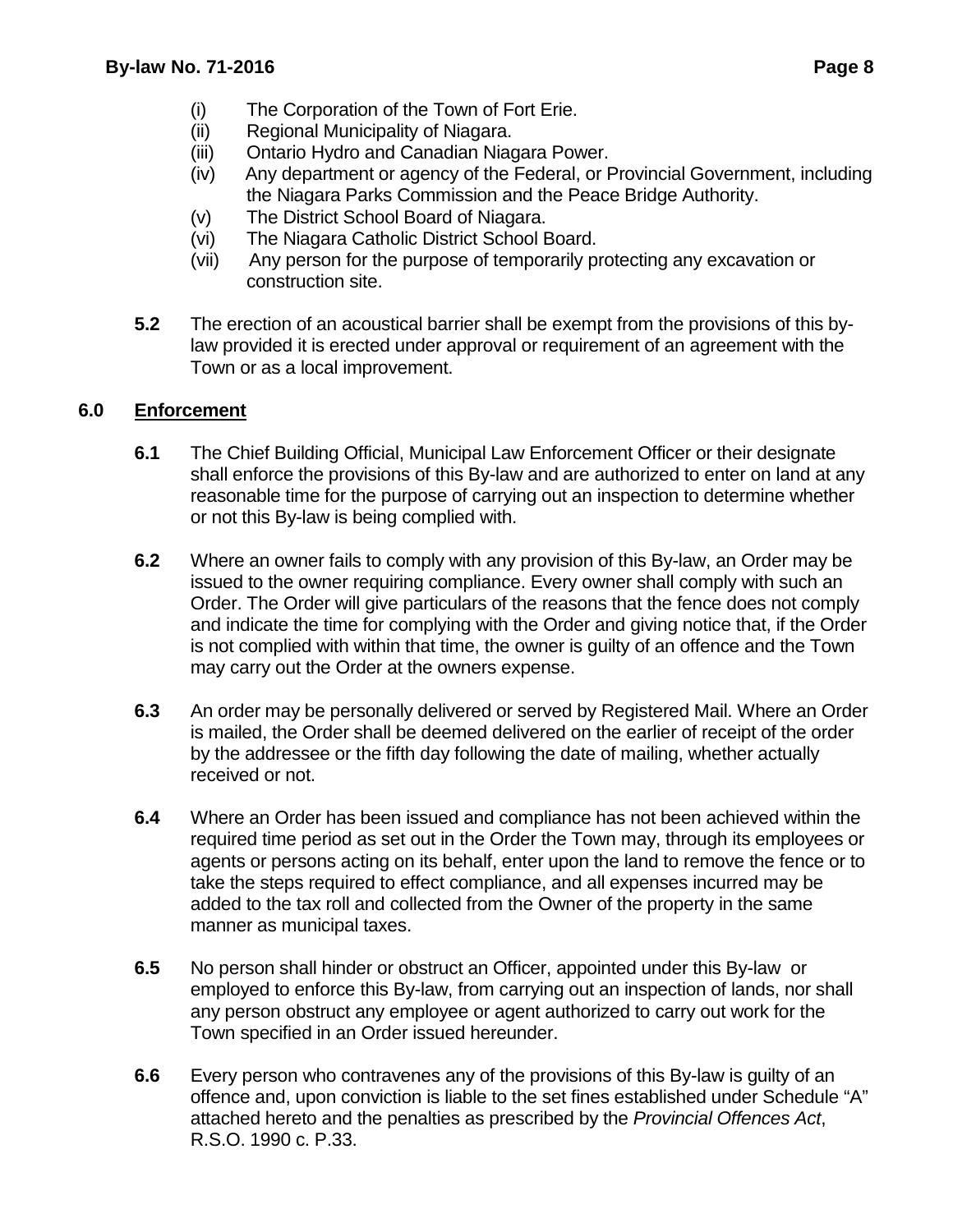#### **7.0 Relief from By-Law**

- **7.1** The Director, Planning and Development Services (the "Director") is delegated authority to refuse or approve applications for minor variances to this by-law.
- **7.2** Any person may request relief from any provision of this By-law from the Director who has been delegated authority to refuse or approve applications for minor variances to this by-law.
- **7.3** The Director is further delegated authority to develop and implement procedures for the administration of applications for minor variances to this by-law.
- **7.4** An application for a minor variance from the provisions of this by-law shall be made to the Director on the prescribed form together with payment of the fee established in the Fees and Charges By-law No. 40-09, as amended or replaced from time to time.
- **7.5** Notice of the application shall be given to the applicant, the owner(s) of the lot and all property owners that abut the subject property and to any applicable agencies or authorities.
- **7.6** The notice referred to in Subsection 7.4 shall identify the subject property, state the date scheduled for the decision, provide a description of the proposed minor variance and information as to how to make representations to the Director prior to his/ her decision.
- **7.7** In the event that the applicant wishes to submit additional information for the consideration of the Director the applicant may request a deferral of the decision by submitting a written request by 4:30 P.M of the day before the date the decision is to be made.
- **7.8** In considering an application for a minor variance, the Director shall have regard for:

a) special circumstances or conditions applying to the lot, building, or use:

b) whether strict application of the provisions of this by-law in the context of the special circumstances applying to the lot, building, or use, would result in practical difficulties or unnecessary and unusual hardship for the applicant of a type and nature inconsistent with the general intent and purpose of this by-law and the Official Plan;

c) whether special circumstances or conditions are pre-existing and not created by the owner or applicant;

d) whether the fence will alter the essential character of the area in which it is located; and

e) comments received.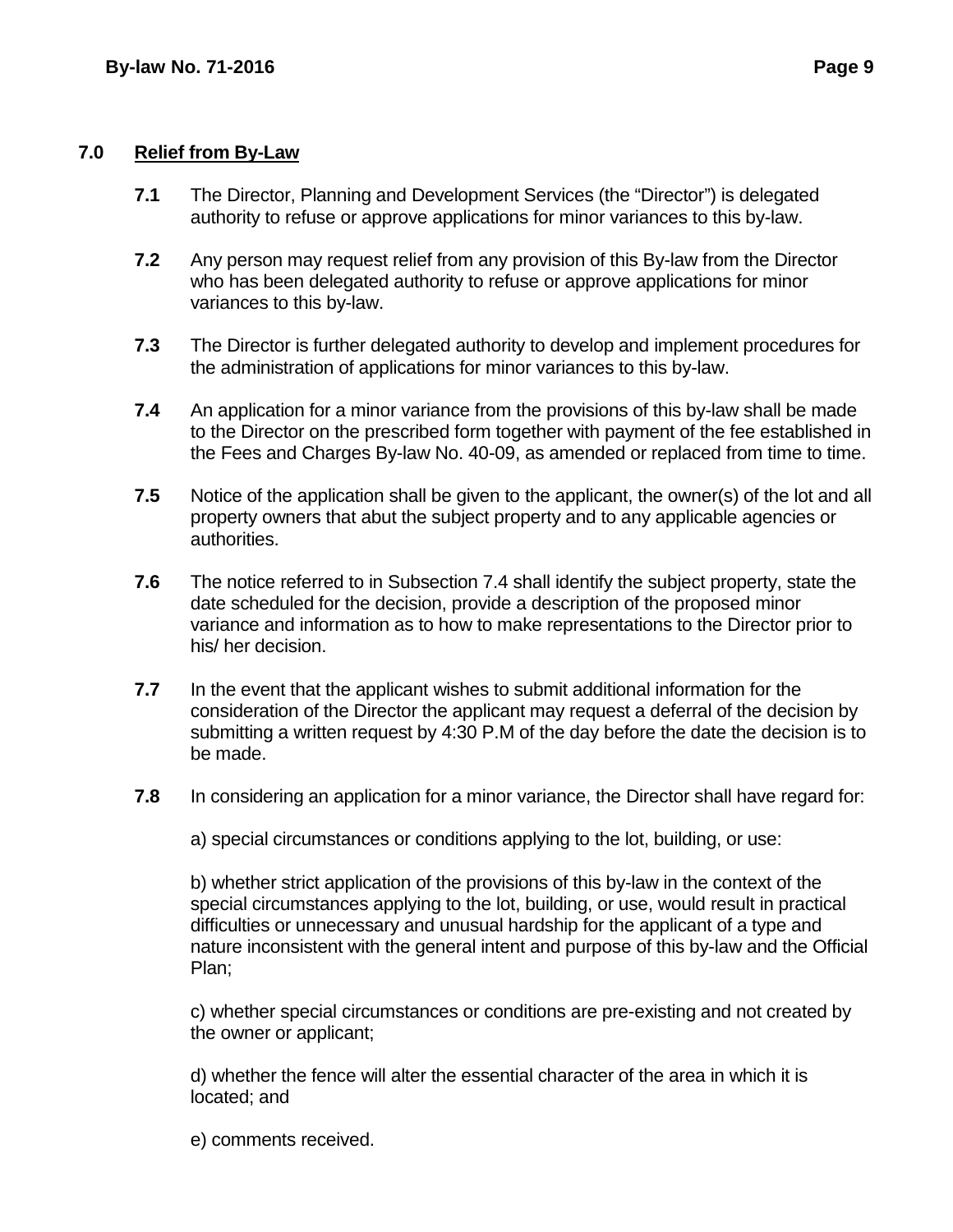- **7.9** The Director may authorize a minor variance from the provisions of this by-law, with or without conditions, if, in the opinion of the Director:
	- a) the variance is desirable;
	- b) the variance is minor in nature; and
	- c) the general intent and purpose of this by-law is maintained.
- **7.10** The applicant, and any person who made representation to the Director, may appeal the Director's decision to Council by delivering written notice of appeal to the Director on the prescribed form together with the fee established by By-law No. 40-09 within ten (10) days of the date of notice of decision.
- **7.11** In the event the Director does not receive written notice of appeal in accordance with Subsection 7.9, the decision of the Director shall be final.
- **7.12** In the event the Director receives written notice of appeal in accordance with Subsection 7.9, the Director shall submit a report to Council. The applicant and those who received notice of the original application shall be notified in advance of the meeting at which Council will consider the report and shall be given an opportunity to address Council prior to Council's decision. The decision of Council shall be final.

#### **8.0 Administration and Interpretation**

- **8.1** The provisions of By-law No. 70-2013 as amended continue to apply to any existing fence in good repair that is in compliance and continues to comply with the requirements of By-law No. 70-2013 on the date of passing of this by-law, until such time as the existing fence is replaced or undergoes substantial repair.
- **8.2** If there is a conflict between a provision of this By-law and a provision of the Swimming Pool By-law No. 149-08, as amended or replaced, the provisions in that By-law shall prevail over the provisions of this By-law to the extent of any conflict.
- **8.3** By-law No. 70-2013 is repealed.